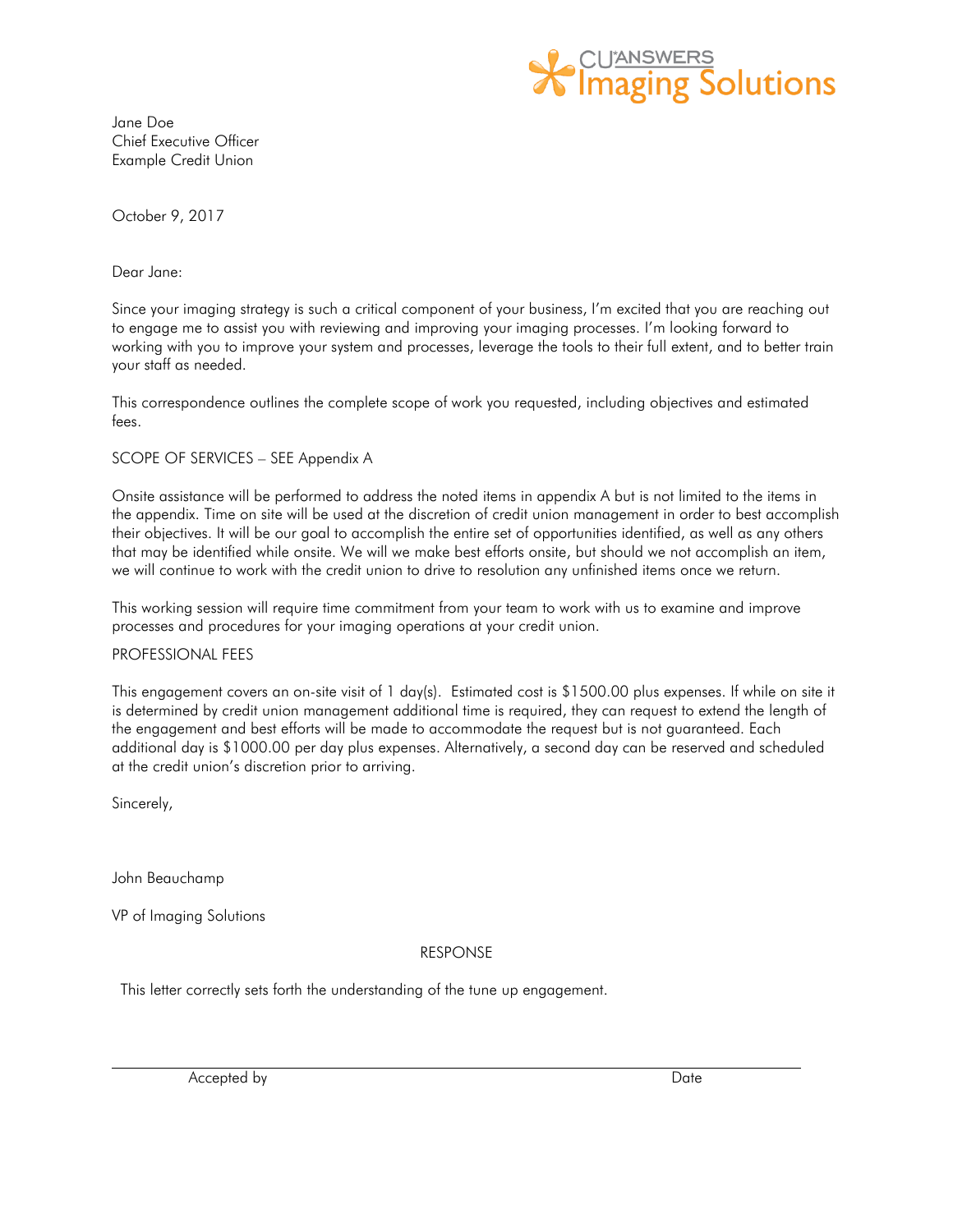# Appendix A

The below are typical items addressed on site during such engagements. We will strive diligently to accomplish as many of these areas and items as possible.

### *Imaging Solution Server and System:*

- 1. Review speeds overall, and identify any improvements available.
- 2. Investigate the status of the system.
	- a. What is the age and condition of the hardware?
	- b. Are there exceptions?
	- c. Are log files acceptable both in terms of content and length of history?
	- d. Scan archive for issues with data, missing, corrupt etc.
- 3. Does the credit union have a BC plan for their Imaging System?
	- a. Is it up to date?
	- b. Has it been tested recently?
	- c. What was learned during the test?
- 4. Review other concerns, questions or miscellaneous server items.
- 5. Identify any action items for future consideration.

### *Retention schedule:*

- 1. Review the credit union retention schedule. Is it well defined?
- 2. Is the retention schedule being followed?
- 3. Verify ArchView is in place and at the current version.
	- a. a. Install it / Train on it as needed.
- 4. Verify data is in an acceptable format (necessary indexes) to leverage automated tools for purging aged data.
- 5. Address any concerns or questions.
- 6. Identify any action items for future consideration.

### *Lending*

- 1. Verify appropriate packages are in place to create an efficient workflow.
	- a. Packages training if needed.
- 2. Verify eSigning setup and utilization/training.
- 3. Verify appropriate forms are in place to create an efficient workflow.
	- a. Forms training if needed.
- 4. Verify processes are efficient, i.e. avoiding double entry, keeping documents electronic etc.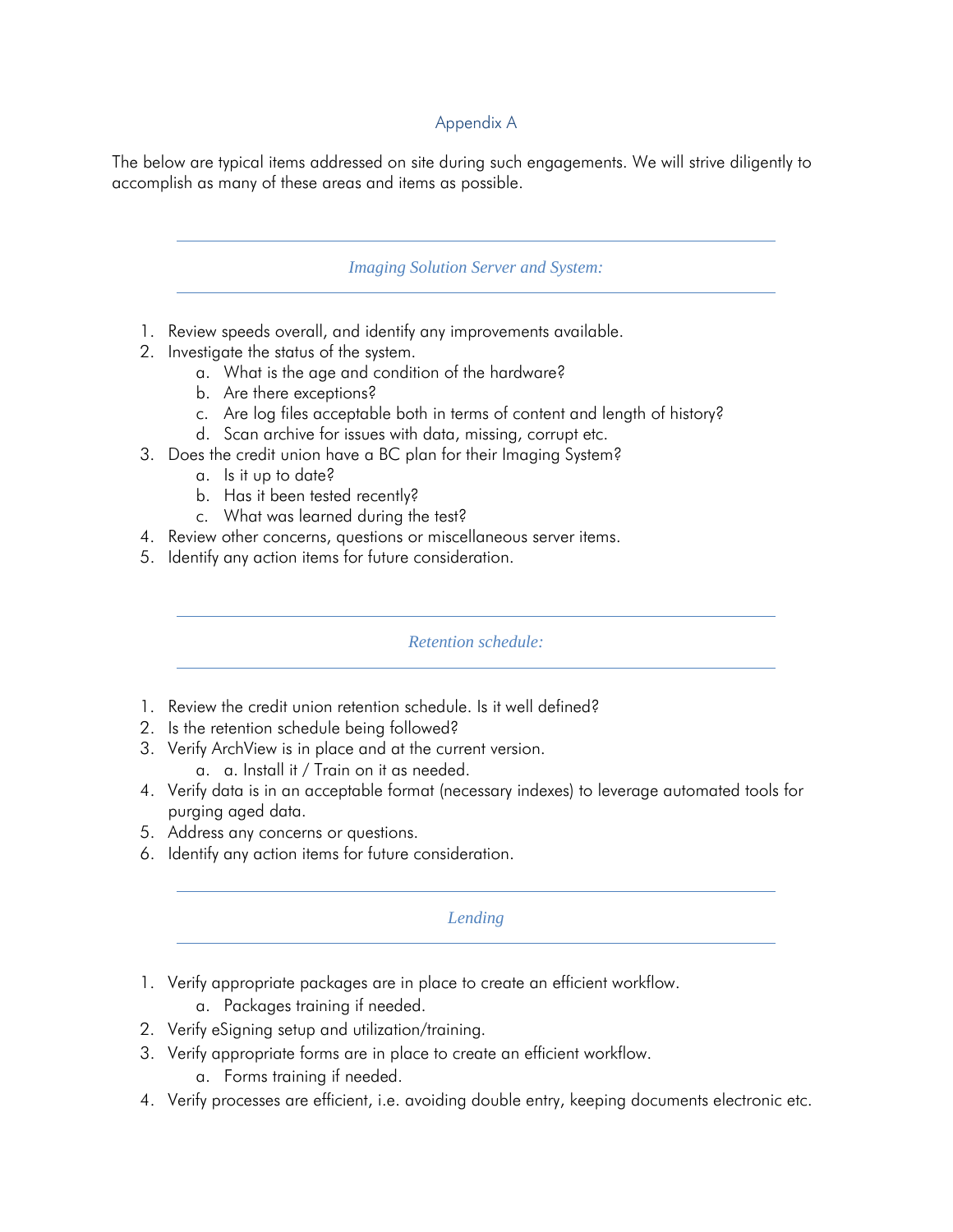- 5. Verify data validation is occurring.
- 6. Verify scanning is occurring at proper settings.
- 7. Reinforce best practices as applied to imaging for lending.
- 8. Address any concerns or questions.
- 9. Identify any action items for future consideration.

# *Tellering*

- 1. Verify processes are efficient, i.e. avoiding double entry, keeping documents electronic etc.
- 2. Verify data validation is occurring.
- 3. Verify scanning is automated and occurring at proper settings.
- 4. Verify scanners are being maintained.
- 5. Address any concerns or questions.
- 6. Reinforce best practices as applied to imaging for Tellering.

### *Member Service*

- 1. Verify appropriate packages are in place to create an efficient workflow.
	- a. Packages training if needed.
- 2. Verify eSigning setup and utilization/training.
- 3. Verify appropriate forms are in place to create an efficient workflow.
	- a. Forms training if needed.
- 4. Verify processes are efficient, i.e. avoiding double entry, keeping documents electronic etc.
- 5. Verify data validation is occurring.
- 6. Verify scanning is occurring at proper settings.
- 7. Reinforce best practices as applied to imaging for member services.
- 8. Address any concerns or questions.
- 9. Identify any action items for future consideration.

### *Administration*

- 1. Discuss the corporate imaging culture, the credit union's objectives and who is driving it.
	- a. Is there a dedicated team or roles?
	- b. What are this year's initiatives and agenda?